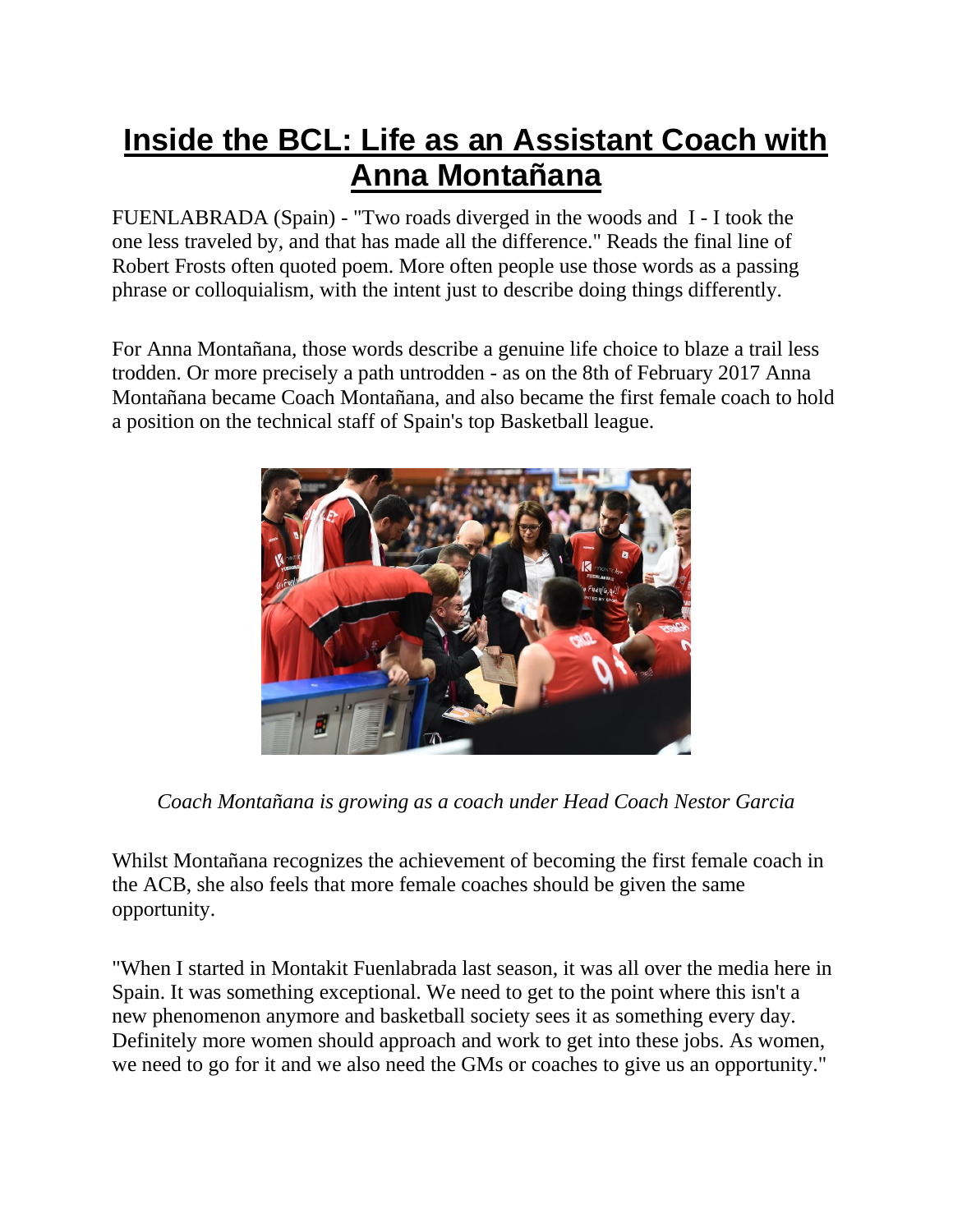The decision to coach men at the professional level was more than a snap decision. As with many people that achieve extraordinary things, for Montañana it was a longstanding ambition that required more than a little determination to achieve. But at the same time, she is equally determined that coaching men and women are not mutually exclusive career paths.

"It had always been in my mind that I wanted to coach men but I also thought It was tough for a woman to coach at a professional level. I wasn´t going to quit just because it was going to be hard or because there weren't female coaches in Spain. Of course, I would also love to coach women, I´ve been working in the youth National Teams (NT's) with Spain during the last few summers, enjoying and growing as a coach with the experience. I picture myself being a coach, for women or men, either way."

Before the coaching career, was also an outstanding playing career. After starting in Spain's top league -the Liga Femenina de Baloncesto - at the tender age of 14, Montañana's career followed a slightly more well-trodden, but no less exceptional path. An education at George Washington University and a very successful NCAA career - where she averaged 16.7 Points in her senior year - then lead to a professional career in Europe and the WNBA with the Minnesota Lynx. Highlights of that career included multiple Spanish cups, league titles and a Euroleague winners medal in 2011 with a Perfumerias Avenida. That Avenida team boasted the likes of Alba Torrens, Marta Xargay and Laura Gil - all of whom went on to become important pieces in of one of Spain's strongest NT generations.



*Anna Montañana wore the #12 for Spain, gaining 129 caps over 7 years*

In fact, it was on international duty with Spain that Montañana's achieved many of her own personal career highlights.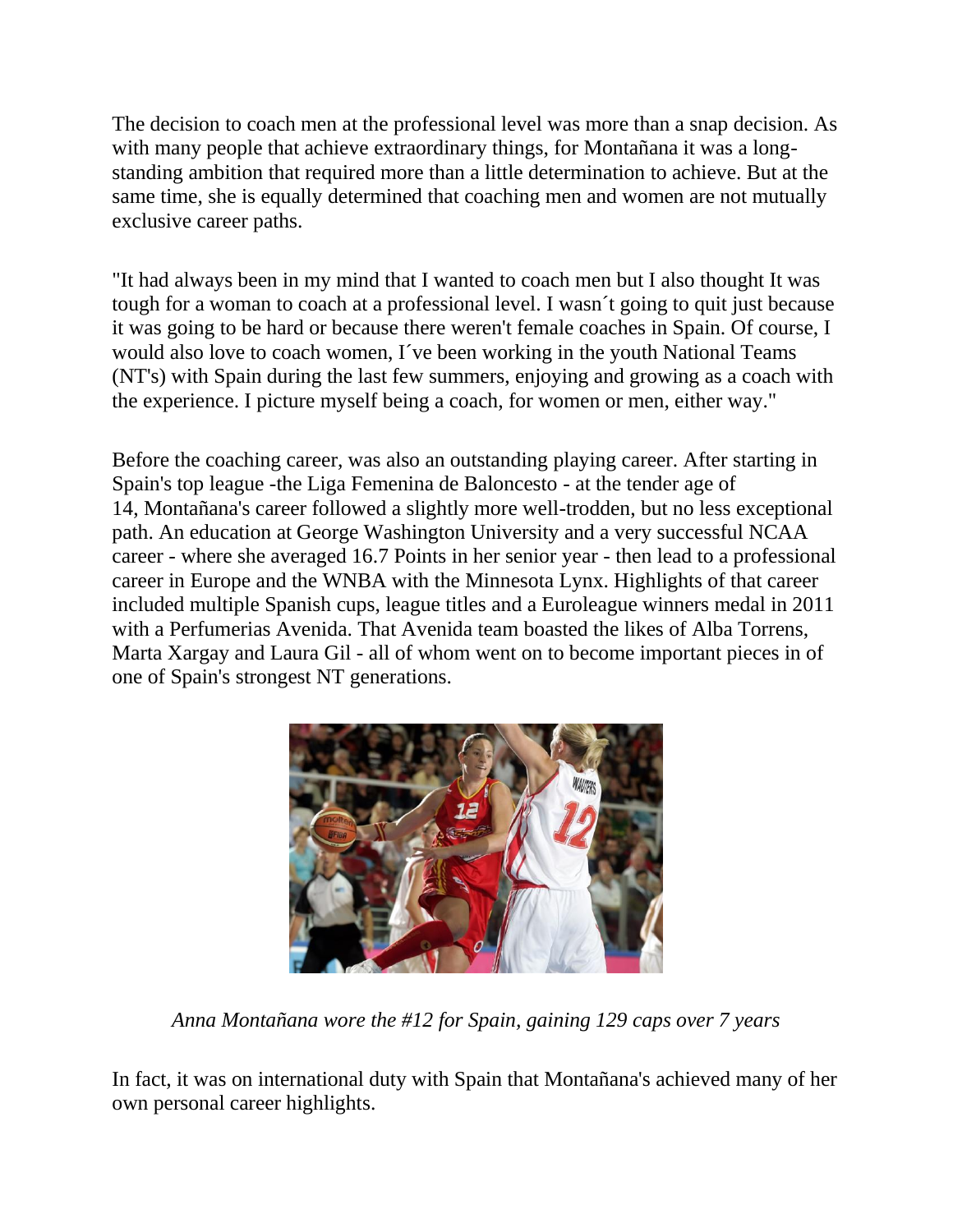"It's kind of hard to find a single highlight in so many years. Fortunately, I lived great moments but I can choose the top 3 which were winning the bronze medal with the Spanish NT in 2010 at the WorldChampionship, winning the Euroleague in 2011 with Perfumerias Avenida and playing for the Minnesota Lynx in the WNBA."



*Spain celebrated a Bronze at the FIBA World Championships in 2010*

Even during that playing career, Montañana knew that coaching was always on the horizon.

"Yes, I feel like I always did know, basketball has been my life. I started the classes for coaching in 2008 while I was still playing. My ex-teammates and coaches had been telling me that they saw in my a future coaching career - maybe because I have such a passion for the game."

One of those ex-teammates was none other than Becky Hammon, who is one of the few similarly minded women's players to follow a similar road less traveled, as she became the first full-time female Assistant Coach in the NBA, with the San Antonio Spurs.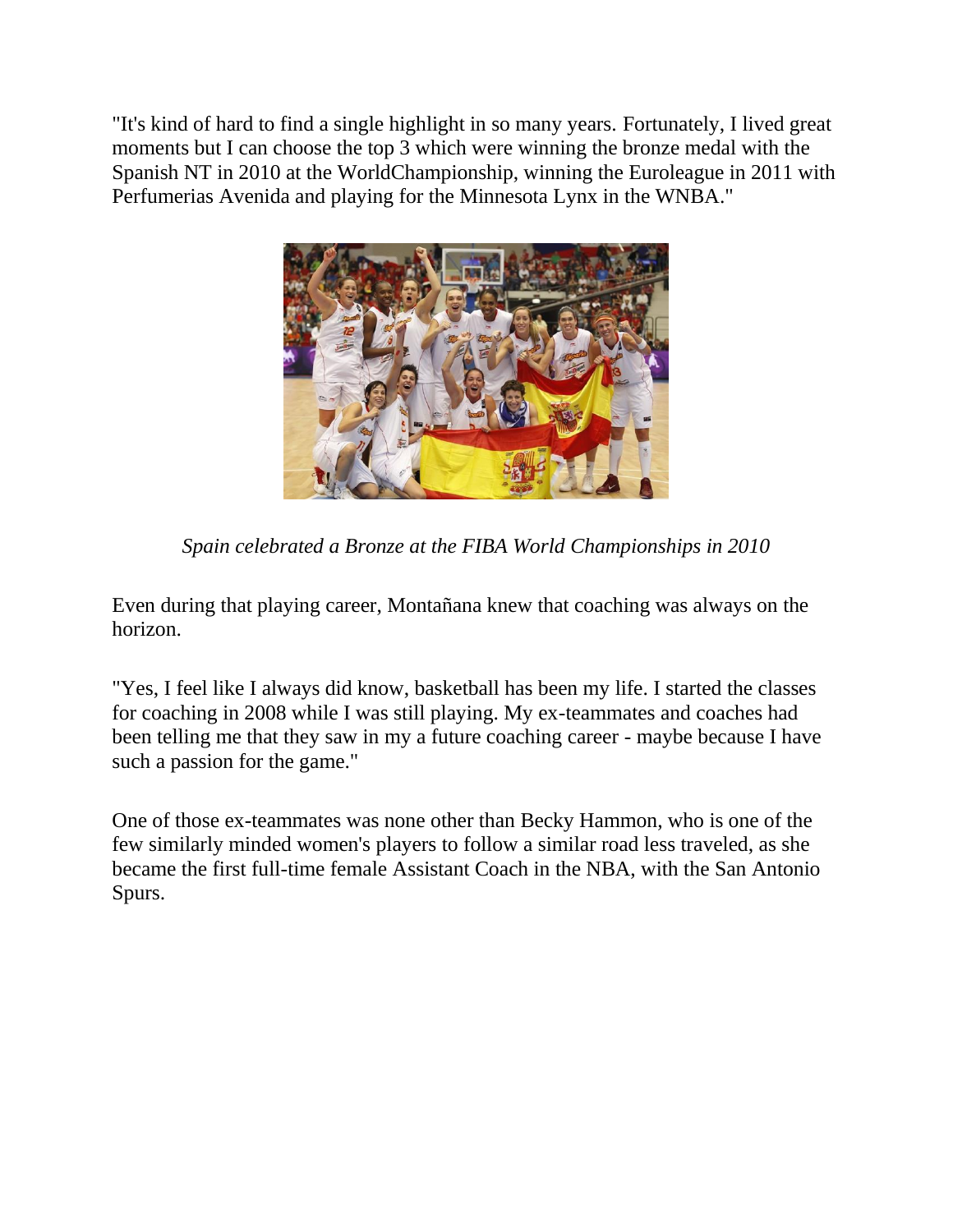

*Becky Hammon (Russia #5), was a teammate for Montañana in Valencia*

"I played with Becky in Valencia in 2010. She was a great player and you could see then that she could be a great coach. Definitely, if someone like Greg Popovich hires her, it isn't because she is a woman, it's because he found talent and wanted to add it to his staff. It is very simple. He was a Pioneer, as are Montakit Fuenlabrada."

Of course, Montañana isn't the first female Assistant Coach in the BCL. Lauriane Dolt is now in her second season with SIG Strasbourg and Montañana was also keen to acknowledge her role in making it possible for more female coaches to work in men's professional leagues in Europe.

"We need people to stop prejudging us just because we are women and find equal opportunities at the workplace.SIG Strasbourg also needs to be considered pioneers. I would love to meet Lauriane Dolt one day."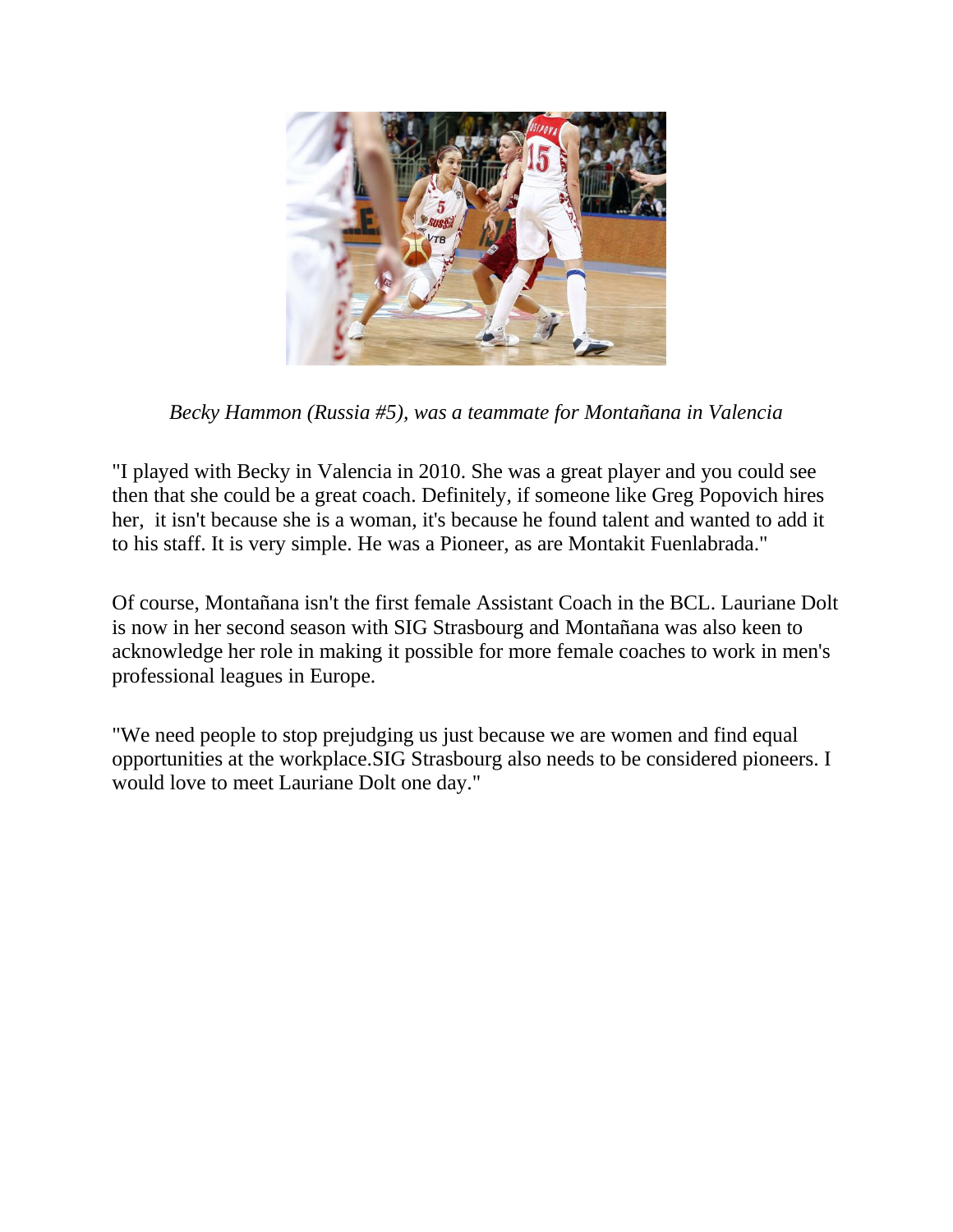

*Lauriane Dolt is another trailblazer with SIG Strasbourg*

With the ambition of transitioning from playing to a coaching career, Montañana not only values the variety of experience she gained during her playing career, but went on to confirm that it was conscious decision to take in as many different basketball cultures and coaching styles as she could.

"After I decided to leave Spain, I played in USK Prague, Turkey, and France, three of the top European country basketball-wise. I wanted to learn different basketball styles and ways to see basketball. I thought it was really important to build my future as a coach. I had the need to see other coaches, practices, players on a daily bases."

When you watch the men's and women's game, the differences between the way the sport is played can be stark, but with such a wealth of experience behind her, Montañana has always felt at home working in the men's game.

"There are differences between men and women because men can play above the ring, are faster and bigger, therefore, the spacing is not the same for men and women. But in my opinion, it's important to deal with them normally and adjust depending on where and who you are coaching. I feel like I find the same kind of personalities and basketball styles in women and men, the way you coach men and women is a bit different mostly because of the psychology you use."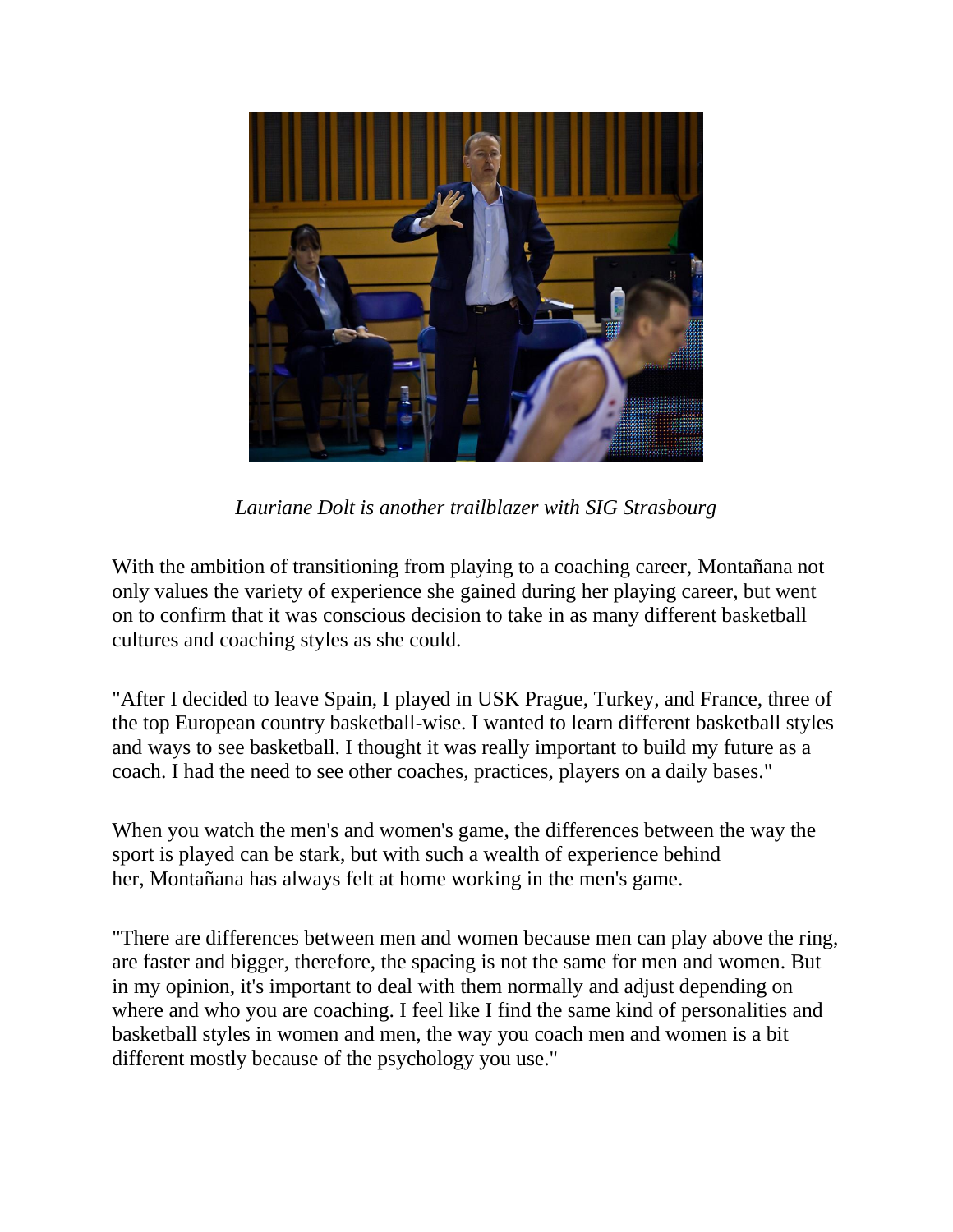The understanding of the technical and tactical differences between the men's and women's game is something that is a daily part of Montañana's working life and role with Fuenlabrada. When describing her role with the team, it's clear that the ability to see the similarities between her own experiences and what the players are experiencing is also vital to the work she performs with the team.

"I love the individual work, It's very innate in me to be close to the players. I feel what they feel because I was in every situation they may be during my career. I'm a competitor, so I try to help them individually to help the team in many ways and to help them to read the game. I also do the opponent individual scouting trying to help our players to stop their tendencies."

Montañana is also very keen to credit Coach Nestor Garcia for her accelerated development this season.

"Nestor Garcia is a coach that allows Assistant Coaches to develop and be an active part of his decisions. He delegates and creates a great atmosphere to work in. I'm super lucky to start my professional career with him because he's allowing me to grow at a higher speed as a coach."



*Coach Nestor Garcia has developed Montañana this season*